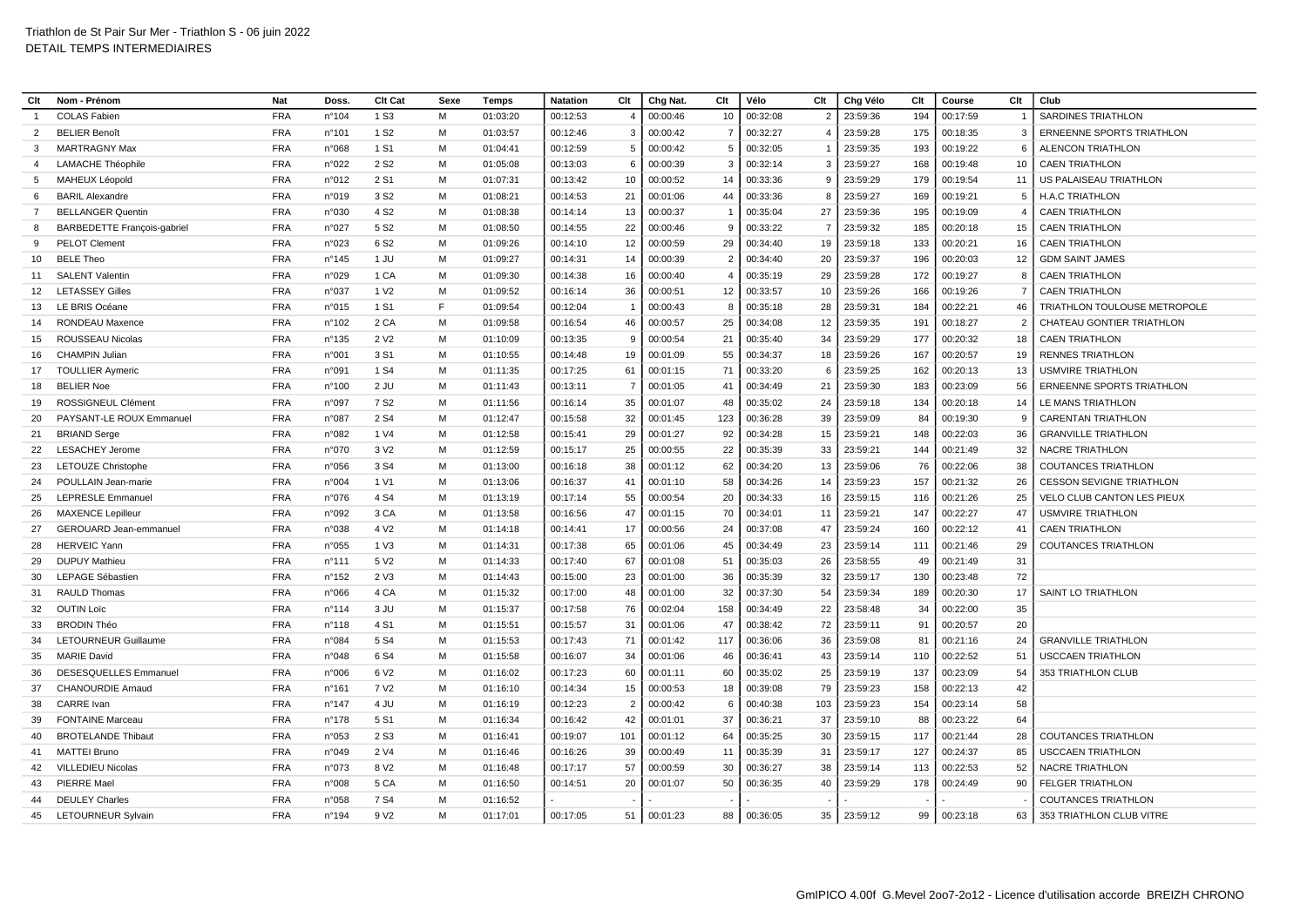| Clt | Nom - Prénom                 | Nat        | Doss.           | Clt Cat           | Sexe | <b>Temps</b> | <b>Natation</b> | Clt | Chg Nat. | Clt | Vélo     | Clt | Chg Vélo | Clt | Course   | Clt | Club                          |
|-----|------------------------------|------------|-----------------|-------------------|------|--------------|-----------------|-----|----------|-----|----------|-----|----------|-----|----------|-----|-------------------------------|
| 46  | <b>GODET Tom</b>             | <b>FRA</b> | n°157           | 6 S1              | M    | 01:17:02     |                 |     |          |     |          |     |          |     |          |     |                               |
| 47  | <b>RIVIERE Leopold</b>       | <b>FRA</b> | $n^{\circ}110$  | 5JU               | M    | 01:17:12     | 00:17:11        | 54  | 00:01:20 | 78  | 00:37:13 | 49  | 23:59:12 | 98  | 00:22:19 | 44  |                               |
| 48  | PLANCHENAULT Simon           | <b>FRA</b> | n°098           | 7 S1              | М    | 01:17:22     | 00:15:05        | 24  | 00:01:09 | 57  | 00:37:51 | 59  | 23:59:13 | 104 | 00:24:06 | 78  | LE MANS TRIATHLON             |
| 49  | <b>GARGADENNEC Geoffroy</b>  | <b>FRA</b> | n°164           | 10 V <sub>2</sub> | M    | 01:17:40     | 00:13:32        | 8   | 00:01:13 | 65  | 00:38:34 | 69  | 23:59:11 | 92  | 00:25:12 | 99  |                               |
| 50  | <b>JOSSE Erwann</b>          | <b>FRA</b> | n°002           | 3 S <sub>3</sub>  | M    | 01:17:41     | 00:21:43        | 133 | 00:00:55 | 23  | 00:34:35 | 17  | 23:59:13 | 109 | 00:21:16 | 23  | <b>DINAN TRIATHLON</b>        |
| 51  | RIVET Jean-christophe        | <b>FRA</b> | n°075           | 2 V1              | М    | 01:17:46     | 00:17:10        | 53  | 00:01:35 | 107 | 00:37:35 | 56  | 23:59:17 | 131 | 00:22:11 | 40  | VELO CLUB CANTON LES PIEUX    |
| 52  | <b>BEAUQUET Antoine</b>      | <b>FRA</b> | n°096           | 4 S <sub>3</sub>  | M    | 01:17:49     | 00:16:36        | 40  | 00:01:20 | 76  | 00:38:22 | 65  | 23:59:28 | 173 | 00:22:06 | 37  |                               |
| 53  | ROQUAIN Benjamin             | <b>FRA</b> | n°175           | 3 V1              | М    | 01:17:56     | 00:17:41        | 68  | 00:01:24 | 89  | 00:37:12 | 48  | 23:59:22 | 150 | 00:22:20 | 45  |                               |
| 54  | <b>FROGERAIS Yann</b>        | <b>FRA</b> | n°191           | 3 <sub>V</sub> 3  | M    | 01:18:35     | 00:17:53        | 74  | 00:01:21 | 83  | 00:37:44 | 57  | 23:59:21 | 146 | 00:22:18 | 43  |                               |
| 55  | <b>COLOMBEL Adrier</b>       | <b>FRA</b> | n°123           | 8 S <sub>2</sub>  | м    | 01:19:04     | 00:22:06        | 139 | 00:01:25 | 90  | 00:33:07 | -5  | 23:59:11 | 96  | 00:23:16 | 60  |                               |
| 56  | <b>YVES François</b>         | <b>FRA</b> | n°024           | 6 JU              | М    | 01:19:09     | 00:17:41        | 70  | 00:01:45 | 124 | 00:37:56 | 62  | 23:58:58 | 53  | 00:22:50 | 50  | <b>CAEN TRIATHLON</b>         |
| 57  | <b>ARABEYRE Aliéno</b>       | <b>FRA</b> | n°078           | 2 S1              | E    | 01:19:29     | 00:15:30        | 27  | 00:01:00 | 35  | 00:40:06 | 92  | 23:59:26 | 165 | 00:23:30 | 65  | <b>GRANVILLE TRIATHLON</b>    |
| 58  | <b>MORAZIN Mathias</b>       | <b>FRA</b> | n°079           | 4 V3              | M    | 01:19:32     | 00:18:06        | 78  | 00:01:30 | 98  | 00:38:44 | 74  | 23:59:08 | 80  | 00:22:06 | 39  | <b>GRANVILLE TRIATHLON</b>    |
| 59  | <b>DUSAUTIEZ Maxime</b>      | <b>FRA</b> | $n^{\circ}$ 174 | 9 S <sub>2</sub>  | M    | 01:19:37     | 00:17:21        | 59  | 00:01:35 | 106 | 00:39:52 | 89  | 23:59:04 | 65  | 00:21:47 | 30  |                               |
| 60  | <b>CLAIRAY Eric</b>          | <b>FRA</b> | n°009           | 5 V3              | M    | 01:19:42     | 00:17:39        | 66  | 00:01:19 | 74  | 00:36:50 | 44  | 23:58:56 | 50  | 00:25:01 | 95  | LIFFRE CORMIER TRIATHLON      |
| 61  | RAYMOND Sylvain              | <b>FRA</b> | n°050           | 11 V <sub>2</sub> | М    | 01:19:45     | 00:19:00        | 97  | 00:00:58 | 28  | 00:36:56 | 45  | 23:59:04 | 69  | 00:23:48 | 73  | <b>USCCAEN TRIATHLON</b>      |
| 62  | <b>VALLEE Alex</b>           | <b>FRA</b> | n°136           | 8 S1              | M    | 01:19:50     | 00:19:10        | 102 | 00:01:12 | 63  | 00:38:40 | 71  | 23:59:09 | 86  | 00:21:40 | 27  |                               |
| 63  | JOUAS Nathan                 | <b>FRA</b> | n°072           | 7 JU              | M    | 01:20:11     | 00:16:01        | 33  | 00:01:33 | 105 | 00:37:46 | 58  | 23:59:22 | 151 | 00:25:30 | 110 | <b>NACRE TRIATHLON</b>        |
| 64  | LAIR Paul-hugo               | <b>FRA</b> | $n^{\circ}$ 140 | 5 S3              | M    | 01:20:19     | 00:17:45        | 73  | 00:01:57 | 148 | 00:36:41 | 42  | 23:59:17 | 124 | 00:24:41 | 87  |                               |
| 65  | <b>LARSONNEUR Martin</b>     | <b>FRA</b> | $n^{\circ}$ 115 | 6 CA              | М    | 01:20:21     | 00:18:14        | 80  | 00:01:21 | 79  | 00:38:10 | 63  | 23:58:51 | 42  | 00:23:47 | 71  |                               |
| 66  | LE PAPE Olivier              | <b>FRA</b> | n°018           | 4 V1              | м    | 01:20:32     | 00:17:54        | 75  | 00:00:53 | 17  | 00:37:26 | 51  | 23:59:28 | 174 | 00:24:52 | 92  | <b>H.A.C TRIATHLON</b>        |
| 67  | <b>GENTY Lucas</b>           | <b>FRA</b> | n°063           | 7 CA              | M    | 01:20:44     | 00:17:14        | 56  | 00:01:11 | 59  | 00:38:26 | 66  | 23:59:13 | 105 | 00:24:42 | 88  | SAINT LO TRIATHLON            |
| 68  | <b>LESECQ David</b>          | <b>FRA</b> | n°067           | 6 V3              | М    | 01:21:04     | 00:18:18        | 82  | 00:01:07 | 49  | 00:38:14 | 64  | 23:58:44 | 30  | 00:24:42 | 89  | SAINT LO TRIATHLON            |
| 69  | <b>DEVAUX Florian</b>        | <b>FRA</b> | n°035           | 8 CA              | M    | 01:21:10     | 00:15:32        | 28  | 00:00:52 | 16  | 00:42:49 | 133 | 23:58:50 | 39  | 00:23:09 | 55  | <b>CAEN TRIATHLON</b>         |
| 70  | <b>LELANDAIS Damien</b>      | <b>FRA</b> | n°069           | 8 S <sub>4</sub>  | м    | 01:21:39     | 00:20:03        | 111 | 00:01:13 | 66  | 00:38:37 | 70  | 23:58:58 | 55  | 00:22:50 | 49  | <b>NACRE TRIATHLON</b>        |
| 71  | <b>PAYSANT Simon</b>         | <b>FRA</b> | $n^{\circ}$ 144 | 6 S <sub>3</sub>  | м    | 01:21:39     | 00:21:01        | 125 | 00:01:12 | 61  | 00:36:40 | 41  | 23:59:16 | 122 | 00:23:33 | 68  |                               |
| 72  | <b>LETERTRE Thibault</b>     | <b>FRA</b> | n°094           | 9 S <sub>4</sub>  | M    | 01:21:41     | 00:20:05        | 113 | 00:01:58 | 150 | 00:37:29 | 53  | 23:58:52 | 46  | 00:23:18 | 62  | <b>USMVIRE TRIATHLON</b>      |
| 73  | LE DOUCEN Jérémy             | <b>FRA</b> | n°208           | 7 S <sub>3</sub>  | M    | 01:21:52     | 00:19:53        | 109 | 00:01:54 | 141 | 00:37:35 | 55  | 23:59:24 | 159 | 00:23:08 | 53  |                               |
| 74  | <b>GARNIER Romain</b>        | <b>FRA</b> | n°080           | 8 S3              | м    | 01:22:20     | 00:22:45        | 153 | 00:01:08 | 53  | 00:37:56 | 61  | 23:59:17 | 132 | 00:21:15 | 22  | <b>GRANVILLE TRIATHLON</b>    |
| 75  | <b>VOLTOLINI Morgan</b>      | <b>FRA</b> | n°150           | 9 S <sub>3</sub>  | М    | 01:22:25     | 00:15:30        | 26  | 00:01:14 | 68  | 00:38:42 | 73  | 23:59:14 | 112 | 00:27:47 | 151 |                               |
| 76  | RICOU Jerome                 | <b>FRA</b> | $n^{\circ}162$  | 5 V1              | м    | 01:22:30     | 00:22:43        | 152 | 00:01:22 | 86  | 00:37:26 | 52  | 23:59:08 | 83  | 00:21:52 | 33  |                               |
| 77  | <b>BOURSETTE Julien</b>      | <b>FRA</b> | n°185           | 10 S <sub>3</sub> | M    | 01:22:33     | 00:18:35        | 90  | 00:01:46 | 128 | 00:39:56 | 90  | 23:59:01 | 59  | 00:23:16 | 61  |                               |
| 78  | MAZURIE DESGARENNES Baptiste | <b>FRA</b> | n°148           | 8 JU              | м    | 01:22:35     | 00:14:45        | 18  | 00:01:02 | 39  | 00:41:07 | 109 | 23:59:17 | 129 | 00:26:26 | 121 |                               |
| 79  | <b>BRETON Solène</b>         | <b>FRA</b> | n°099           | 1 S <sub>3</sub>  | E    | 01:22:43     | 00:18:02        | 77  | 00:01:23 | 87  | 00:40:21 | 99  | 23:59:04 | 66  | 00:23:55 | 74  | <b>LAVAL TRIATHLON CLUB</b>   |
| 80  | PAPILLON Sébastien           | <b>FRA</b> | n°043           | 12 V <sub>2</sub> | M    | 01:22:45     | 00:21:01        | 126 | 00:00:57 | 26  | 00:37:51 | 60  | 23:59:26 | 164 | 00:23:32 | 67  | TRIATHLON FLERS LA FERTE MACE |
| -81 | <b>DARRIUS Nicolas</b>       | <b>FRA</b> | $n^{\circ}$ 170 | 10 S <sub>2</sub> | м    | 01:22:50     | 00:19:00        | 98  | 00:02:23 | 174 | 00:40:10 | 93  | 23:59:28 | 171 | 00:21:52 | 34  |                               |
| 82  | <b>PERLY Benjamin</b>        | <b>FRA</b> | n°112           | 11 S <sub>2</sub> | M    | 01:22:52     | 00:15:52        | 30  | 00:01:40 | 115 | 00:40:37 | 102 | 23:59:14 | 114 | 00:25:30 | 108 |                               |
| 83  | JOUENNE Nicolas              | <b>FRA</b> | n°003           | 10 S4             | м    | 01:23:00     | 00:18:44        | 95  | 00:01:44 | 122 | 00:39:05 | 77  | 23:59:06 | 73  | 00:24:23 | 83  | CHATEAUGIRON TRIATHLON        |
| 84  | <b>TARDIVEL Solenr</b>       | <b>FRA</b> | n°197           | 1 S <sub>2</sub>  | E    | 01:23:19     | 00:16:50        | 44  | 00:01:52 | 138 | 00:40:26 | 101 | 23:59:08 | 82  | 00:25:04 | 96  |                               |
| 85  | MILLAN Raphaël               | <b>FRA</b> | $n^{\circ}$ 127 | 6 V1              | M    | 01:23:28     | 00:17:05        | 52  | 00:01:00 | 34  | 00:39:04 | 76  | 23:59:28 | 176 | 00:26:52 | 132 |                               |
| 86  | <b>RENET Paul</b>            | <b>FRA</b> | n°064           | 9 CA              | M    | 01:23:44     | 00:22:25        | 147 | 00:01:00 | 33  | 00:37:05 | 46  | 23:59:17 | 125 | 00:24:00 | 75  | SAINT LO TRIATHLON            |
| 87  | <b>GLEYO Julien</b>          | <b>FRA</b> | n°151           | 11 S <sub>3</sub> | M    | 01:24:28     | 00:18:49        | 96  | 00:02:32 | 179 | 00:40:15 | 96  | 23:58:52 | 43  | 00:24:02 | 76  |                               |
| 88  | <b>RIET Antoine</b>          | <b>FRA</b> | n°163           | 7 V1              | м    | 01:24:45     | 00:18:32        | 88  | 00:01:05 | 42  | 00:39:35 | 83  | 23:59:12 | 100 | 00:26:23 | 120 |                               |
| 89  | <b>GOGNET Christophe</b>     | <b>FRA</b> | n°117           | 11 S4             | м    | 01:24:48     | 00:20:04        | 112 | 00:01:13 | 67  | 00:38:29 | 67  | 23:59:06 | 74  | 00:25:58 | 115 |                               |
| 90  | <b>CHEREL Anthony</b>        | <b>FRA</b> | n°007           | 13 V <sub>2</sub> | м    | 01:24:55     | 00:18:37        | 92  | 00:01:02 | 40  | 00:42:12 | 122 | 23:59:21 | 145 | 00:23:45 | 69  | FELGER TRIATHLON              |
|     |                              |            |                 |                   |      |              |                 |     |          |     |          |     |          |     |          |     |                               |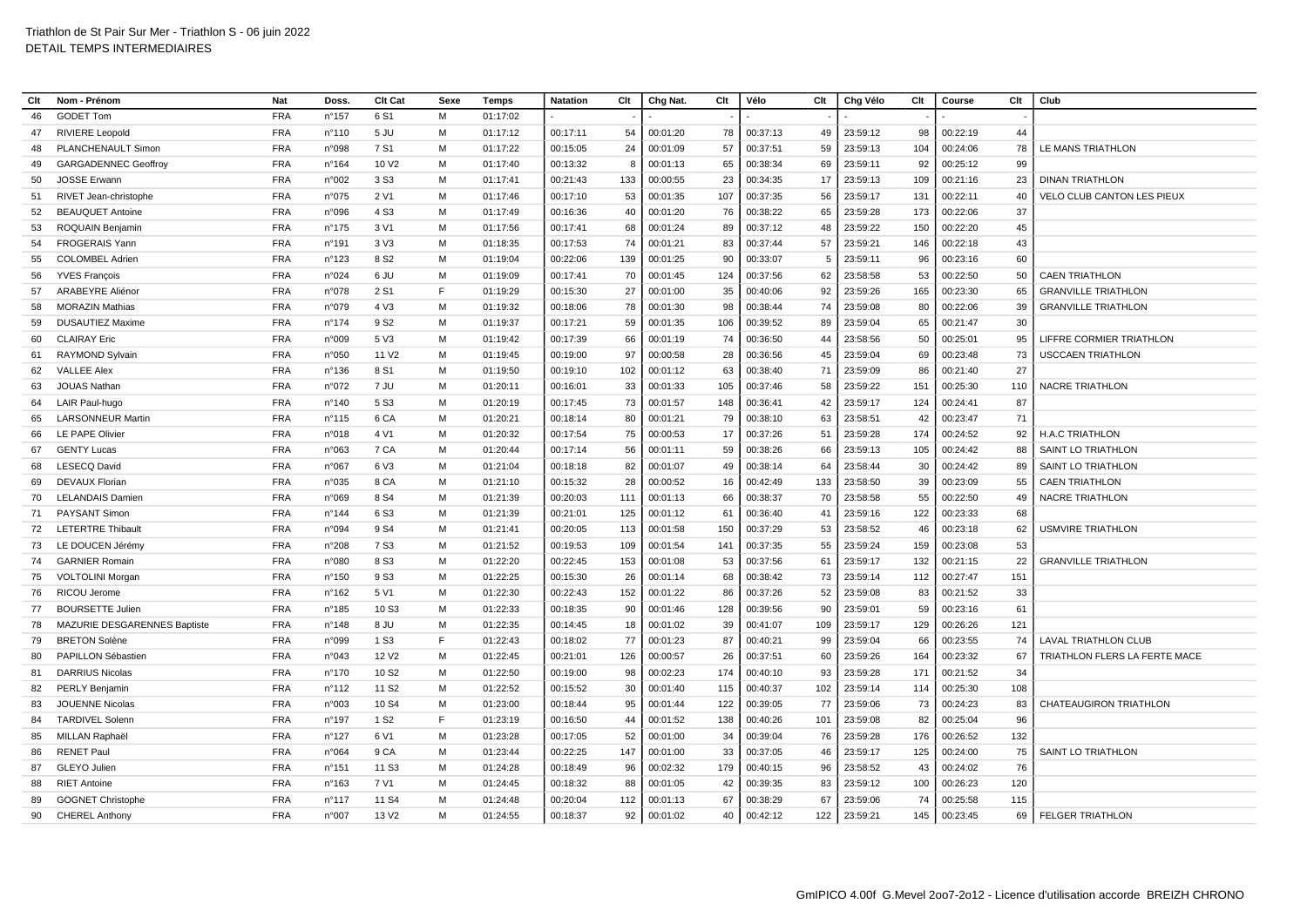| Clt | Nom - Prénom                  | Nat        | Doss.           | Clt Cat           | Sexe | Temps    | <b>Natation</b> | Clt | Chg Nat. | Clt | Vélo     | Clt | Chg Vélo | Clt  | Course   | Clt | Club                          |
|-----|-------------------------------|------------|-----------------|-------------------|------|----------|-----------------|-----|----------|-----|----------|-----|----------|------|----------|-----|-------------------------------|
| 91  | <b>CHAUVIN David</b>          | <b>FRA</b> | $n^{\circ}$ 166 | 8 V1              | M    | 01:25:06 | 00:26:10        | 179 | 00:01:55 | 142 | 00:37:18 | 50  | 23:58:46 | 33   | 00:20:59 | 21  |                               |
| 92  | <b>LEFRANC Mathieu</b>        | <b>FRA</b> | n°052           | 14 V <sub>2</sub> | м    | 01:25:15 | 00:21:06        | 128 | 00:01:40 | 114 | 00:39:15 | 81  | 23:59:05 | 70   | 00:24:11 | 79  | <b>COUTANCES TRIATHLON</b>    |
| 93  | <b>GUERIN Vincent</b>         | <b>FRA</b> | n°060           | 15 V <sub>2</sub> | M    | 01:25:15 | 00:17:44        | 72  | 00:01:21 | 84  | 00:42:11 | 121 | 23:59:19 | 138  | 00:24:41 | 86  | <b>COUTANCES TRIATHLON</b>    |
| 94  | <b>RENARD Quentin</b>         | <b>FRA</b> | n°199           | 12 S <sub>3</sub> | M    | 01:25:17 | 00:14:03        | 11  | 00:02:22 | 171 | 00:44:24 | 155 | 23:59:13 | 102  | 00:25:17 | 102 |                               |
| 95  | <b>MAHEUX Emmanuel</b>        | <b>FRA</b> | n°142           | 3 V4              | м    | 01:25:26 | 00:19:26        | 104 | 00:01:33 | 103 | 00:39:02 | 75  | 23:59:11 | 94   | 00:26:16 | 118 |                               |
| 96  | PELLE .mickaël                | <b>FRA</b> | n°065           | 16 V <sub>2</sub> | M    | 01:25:28 | 00:18:20        | 83  | 00:01:08 | 54  | 00:39:42 | 87  | 23:59:23 | 155  | 00:26:57 | 133 | <b>SAINT LO TRIATHLON</b>     |
| 97  | DEBORDEAUX Ludovic            | <b>FRA</b> | n°039           | 17 V <sub>2</sub> | м    | 01:25:33 | 00:19:41        | 106 | 00:02:33 | 180 | 00:40:39 | 104 | 23:58:57 | 52   | 00:23:46 | -70 | <b>CHERBOURG TRIATHLON</b>    |
| 98  | <b>TARDIF Ninon</b>           | <b>FRA</b> | n°028           | 3 S1              | F.   | 01:25:42 | 00:16:52        | 45  | 00:02:02 | 157 | 00:42:44 | 131 | 23:59:15 | 119  | 00:24:50 | 91  | <b>CAEN TRIATHLON</b>         |
| 99  | MASCARELL Julien              | <b>FRA</b> | n°020           | 12 S <sub>4</sub> | М    | 01:25:58 | 00:22:08        | 140 | 00:01:31 | 100 | 00:39:41 | 86  | 23:59:10 | 87   | 00:23:31 | 66  | <b>H.A.C TRIATHLON</b>        |
| 100 | <b>DUCLOS David</b>           | <b>FRA</b> | n°119           | 7 V3              | м    | 01:26:03 | 00:18:31        | 87  | 00:01:39 | 112 | 00:40:15 | 97  | 23:58:49 | 36   | 00:26:51 | 131 |                               |
| 101 | <b>LARSONNEUR Christelle</b>  | <b>FRA</b> | n°059           | 1 V <sub>2</sub>  | E    | 01:26:13 | 00:19:05        | 99  | 00:01:29 | 95  | 00:41:13 | 111 | 23:59:02 | 61   | 00:25:26 | 103 | <b>COUTANCES TRIATHLON</b>    |
| 102 | <b>ROUSSET Etienne</b>        | <b>FRA</b> | n°167           | 13 S4             | M    | 01:26:14 | 00:17:36        | 63  | 00:01:55 | 143 | 00:42:16 | 124 | 23:59:13 | 103  | 00:25:17 | 101 |                               |
| 103 | <b>HOUDUSSE Ophélie</b>       | <b>FRA</b> | n°083           | 2 S <sub>3</sub>  | E    | 01:26:22 | 00:18:24        | 84  | 00:00:51 | 13  | 00:42:33 | 126 | 23:59:30 | 182  | 00:25:06 | 97  | <b>GRANVILLE TRIATHLON</b>    |
| 104 | <b>BELLAMY Baptiste</b>       | <b>FRA</b> | n°041           | 12 S <sub>2</sub> | м    | 01:26:25 | 00:22:15        | 142 | 00:01:29 | 96  | 00:40:11 | 94  | 23:59:17 | 126  | 00:23:16 | 59  | <b>CHERBOURG TRIATHLON</b>    |
| 105 | <b>FOUBERT Freddy</b>         | <b>FRA</b> | n°106           | 13 S <sub>3</sub> | M    | 01:26:34 | 00:18:42        | 94  | 00:02:00 | 155 | 00:43:02 | 138 | 23:58:39 | 25   | 00:24:12 | 80  | <b>FOUBERT</b>                |
| 106 | <b>BOISSIER Fabrice</b>       | <b>FRA</b> | n°182           | 18 V <sub>2</sub> | м    | 01:26:38 | 00:19:47        | 107 | 00:02:23 | 173 | 00:38:30 | 68  | 23:58:33 | 16   | 00:27:27 | 145 |                               |
| 107 | <b>DUCLOS Lucas</b>           | <b>FRA</b> | n°120           | 9 S1              | M    | 01:26:46 | 00:20:09        | 114 | 00:01:44 | 121 | 00:41:01 | 108 | 23:59:01 | 57   | 00:24:54 | 93  |                               |
| 108 | <b>NICOLLE Olivier</b>        | <b>FRA</b> | n°051           | 19 V <sub>2</sub> | M    | 01:26:51 | 00:19:53        | 108 | 00:01:22 | 85  | 00:40:48 | 106 | 23:59:05 | 71   | 00:25:45 | 113 | <b>COUTANCES TRIATHLON</b>    |
| 109 | <b>LEMALLIER Guillaume</b>    | <b>FRA</b> | n°086           | 20 V <sub>2</sub> | м    | 01:27:15 |                 |     |          |     |          |     |          |      |          |     | <b>GRANVILLE TRIATHLON</b>    |
| 110 | <b>PROFICHET Vincent</b>      | <b>FRA</b> | n°074           | 1 V <sub>5</sub>  | M    | 01:27:45 | 00:22:24        | 146 | 00:02:02 | 156 | 00:39:32 | 82  | 23:58:50 | 37   | 00:24:59 | 94  | LES PETITS SUISSES NORMANDS   |
| 111 | <b>LECOUFLET David</b>        | <b>FRA</b> | n°031           | 21 V <sub>2</sub> | M    | 01:28:07 | 00:20:38        | 120 | 00:01:51 | 134 | 00:42:09 | 119 | 23:59:06 | 72   | 00:24:25 | 84  | <b>CAEN TRIATHLON</b>         |
| 112 | <b>CLEMENTINE Houdré</b>      | <b>FRA</b> | n°206           | 3 S <sub>3</sub>  | E    | 01:28:07 | 00:18:34        | 89  | 00:01:20 | 77  | 00:43:55 | 149 | 23:58:50 | 38   | 00:25:30 | 109 |                               |
| 113 | <b>DEMANGE Audrey</b>         | <b>FRA</b> | n°139           | 1 S <sub>4</sub>  | E    | 01:28:16 | 00:19:14        | 103 | 00:01:21 | 82  | 00:41:49 | 114 | 23:59:11 | 89   | 00:26:44 | 125 |                               |
| 114 | <b>DELAVACRIE Marine</b>      | <b>FRA</b> | n°017           | 2 S <sub>4</sub>  | F    | 01:28:38 | 00:17:33        | 62  | 00:01:29 | 94  | 00:43:37 | 142 | 23:59:20 | 140  | 00:26:42 | 124 | <b>H.A.C TRIATHLON</b>        |
| 115 | <b>RIVIERE Sebastien</b>      | <b>FRA</b> | $n^{\circ}$ 113 | 14 S4             | м    | 01:28:39 | 00:17:20        | 58  | 00:01:43 | 120 | 00:42:07 | 117 | 23:59:29 | 180  | 00:28:03 | 153 |                               |
| 116 | <b>BORDE</b> Jerome           | <b>FRA</b> | n°200           | 22 V <sub>2</sub> | M    | 01:28:44 | 00:23:39        | 160 | 00:01:05 | 43  | 00:39:08 | 80  | 23:59:23 | 156  | 00:25:30 | 107 |                               |
| 117 | <b>LERILLE Lea</b>            | <b>FRA</b> | n°016           | 2 S <sub>2</sub>  | F    | 01:28:48 | 00:24:29        | 169 | 00:01:28 | 93  | 00:40:21 | 100 | 23:59:19 | 136  | 00:23:13 | 57  | H.A.C TRIATHLON               |
| 118 | <b>PERRIN Julien</b>          | <b>FRA</b> | n°201           | 9 V1              | M    | 01:28:51 | 00:18:24        | 85  | 00:01:09 | 56  | 00:43:17 | 141 | 23:59:18 | 135  | 00:26:45 | 126 |                               |
| 119 | CHOURREAU Stéphane            | <b>FRA</b> | n°132           | 2 V <sub>5</sub>  | м    | 01:28:56 | 00:18:36        | 91  | 00:01:39 | 110 | 00:42:35 | 127 | 23:58:56 | 51   | 00:27:12 | 138 |                               |
| 120 | <b>LEPRESLE Laure</b>         | <b>FRA</b> | n°077           | 4 S <sub>3</sub>  | F    | 01:29:03 | 00:24:27        | 166 | 00:01:32 | 102 | 00:39:51 | 88  | 23:59:11 | 95   | 00:24:03 | 77  | VELO CLUB CANTON LES PIEUX    |
| 121 | <b>BRIENS-CABASSUT Maxime</b> | <b>FRA</b> | n°085           | 10 S1             | M    | 01:29:04 | 00:22:52        | 154 | 00:01:45 | 125 | 00:39:39 | 84  | 23:59:20 | 142  | 00:25:28 | 105 | <b>GRANVILLE TRIATHLON</b>    |
| 122 | <b>LEPRINCE Nila</b>          | <b>FRA</b> | n°044           | 1 CA              | F    | 01:29:09 | 00:18:18        | 81  | 00:00:52 | 15  | 00:42:04 | 116 | 23:59:24 | 161  | 00:28:33 | 158 | TRIATHLON FLERS LA FERTE MACE |
| 123 | <b>LECOURTILLER Maëlle</b>    | <b>FRA</b> | n°047           | 2 CA              | F    | 01:29:10 | 00:18:14        | 79  | 00:00:53 | 19  | 00:43:06 | 139 | 23:59:16 | 123  | 00:27:42 | 150 | TRIATHLON FLERS LA FERTE MACE |
| 124 | <b>FAUVEL Charles</b>         | <b>FRA</b> | n°138           | 14 S3             | M    | 01:29:20 | 00:19:30        | 105 | 00:01:56 | 144 | 00:41:39 | 113 | 23:59:07 | 77   | 00:27:11 | 135 |                               |
| 125 | <b>BRUNET Justine</b>         | <b>FRA</b> | $n^{\circ}$ 125 | 5 S <sub>3</sub>  | E    | 01:29:54 | 00:22:04        | 137 | 00:01:59 | 153 | 00:42:14 | 123 | 23:59:17 | 128  | 00:24:22 | 82  |                               |
| 126 | <b>DHAUSSY Maelan</b>         | <b>FRA</b> | $n^{\circ}$ 171 | 11 S1             | М    | 01:30:00 | 00:20:39        | 121 | 00:00:57 | 27  | 00:40:05 | 91  | 23:58:20 | -6   | 00:29:59 | 171 |                               |
| 127 | <b>EMILE Adrien</b>           | <b>FRA</b> | n°081           | 15 S4             | M    | 01:30:15 | 00:22:41        | 151 | 00:01:15 | 72  | 00:40:19 | 98  | 23:59:13 | 108  | 00:26:50 | 130 | <b>GRANVILLE TRIATHLON</b>    |
| 128 | <b>MAHIEU Sophie</b>          | <b>FRA</b> | n°190           | 1 V1              | E    | 01:30:19 | 00:19:58        | 110 | 00:01:27 | 91  | 00:42:59 | 137 | 23:59:20 | 141  | 00:26:38 | 123 |                               |
| 129 | DEBORDEAUX Iris               | <b>FRA</b> | n°040           | 3 CA              | F    | 01:30:53 | 00:16:46        | 43  | 00:01:21 | 80  | 00:42:40 | 130 | 23:59:20 | 139  | 00:30:48 | 176 | CHERBOURG TRIATHLON           |
| 130 | <b>CHAUMONT Kevin</b>         | <b>FRA</b> | n°129           | 10 V1             | M    | 01:31:06 | 00:22:38        | 150 | 00:01:19 | 75  | 00:42:36 | 128 | 23:59:00 | 56   | 00:25:35 | 111 | ST GEORGES DES GROSEILLERS    |
| 131 | <b>LECOUFLET Virginie</b>     | <b>FRA</b> | n°032           | 2 V1              | F    | 01:31:12 | 00:22:22        | 145 | 00:01:39 | 113 | 00:42:56 | 136 | 23:59:03 | 63   | 00:25:14 | 100 | <b>CAEN TRIATHLON</b>         |
| 132 | <b>AUDOIN Céline</b>          | <b>FRA</b> | $n^{\circ}103$  | 3 S <sub>4</sub>  | F    | 01:31:24 | 00:21:28        | 130 | 00:01:18 | 73  | 00:43:49 | 146 | 23:59:09 | 85   | 00:25:42 | 112 | SAUMUR TEAM TRIATHLON         |
| 133 | <b>LESAGE Pascal</b>          | <b>FRA</b> | n°005           | 23 V <sub>2</sub> | М    | 01:31:35 | 00:18:42        | 93  | 00:01:08 | 52  | 00:40:12 | 95  | 23:59:11 | 93   | 00:32:24 | 184 | 353 TRIATHLON CLUB            |
| 134 | <b>RUAULT Francois</b>        | <b>FRA</b> | n°198           | 15 S <sub>3</sub> | м    | 01:31:52 | 00:19:06        | 100 | 00:01:50 | 132 | 00:43:43 | 144 | 23:58:53 | 48   | 00:28:22 | 156 |                               |
|     | 135 LECLER Ines               | <b>FRA</b> | n°061           | 4 S1              | E    | 01:31:54 | 00:17:02        | 49  | 00:02:12 | 164 | 00:46:09 | 167 | 23:59:07 | 79 I | 00:27:27 | 144 | <b>COUTANCES TRIATHLON</b>    |
|     |                               |            |                 |                   |      |          |                 |     |          |     |          |     |          |      |          |     |                               |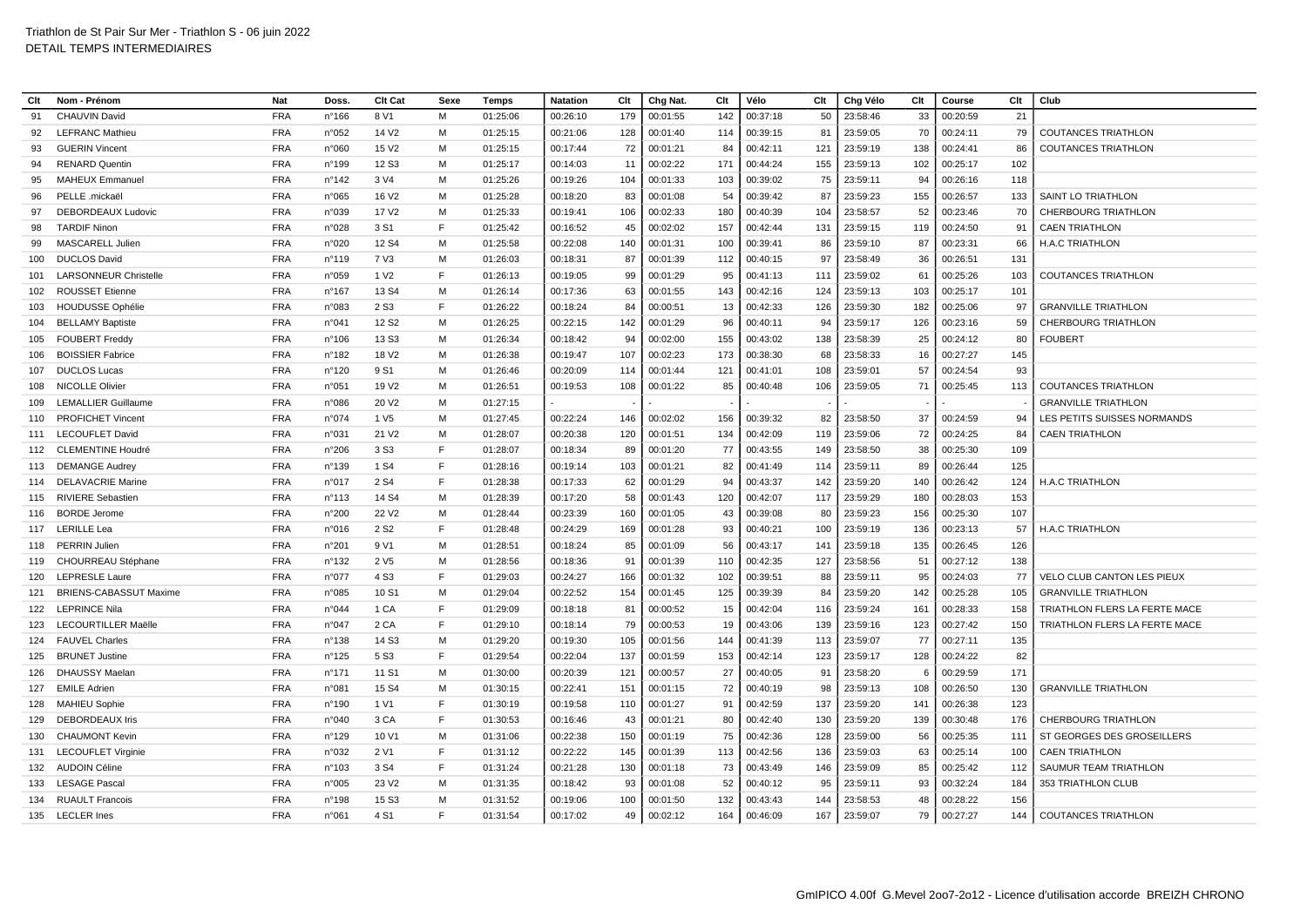| Clt | Nom - Prénom                 | Nat        | Doss.           | Clt Cat           | Sexe | Temps    | <b>Natation</b> | Clt | Chg Nat  | Clt | Vélo     | Clt | Chg Vélo | Clt          | Course   | Clt | Club                            |
|-----|------------------------------|------------|-----------------|-------------------|------|----------|-----------------|-----|----------|-----|----------|-----|----------|--------------|----------|-----|---------------------------------|
| 136 | <b>JOUAS Frederic</b>        | <b>FRA</b> | n°071           | 24 V <sub>2</sub> | м    | 01:32:00 | 00:17:04        | 50  | 00:01:21 | 81  | 00:43:41 | 143 | 23:58:44 | 31           | 00:31:13 | 179 | <b>NACRE TRIATHLON</b>          |
| 137 | <b>DOSSIER Juliette</b>      | <b>FRA</b> | n°033           | 5 S1              | F    | 01:32:05 | 00:16:15        | 37  | 00:01:15 | 69  | 00:47:22 | 172 | 23:59:06 | 75           | 00:28:10 | 154 | <b>CAEN TRIATHLON</b>           |
| 138 | LUCCHETTA Sabine             | <b>FRA</b> | n°010           | 1 V3              | F    | 01:32:16 | 00:21:06        | 127 | 00:01:30 | 99  | 00:44:17 | 154 | 23:59:21 | 143          | 00:26:04 | 117 | <b>LIFFRE CORMIER TRIATHLON</b> |
| 139 | <b>GENTY Gerald</b>          | <b>FRA</b> | n°133           | 25 V <sub>2</sub> | M    | 01:32:46 | 00:20:10        | 115 | 00:01:41 | 116 | 00:45:15 | 164 | 23:58:28 | 12           | 00:27:14 | 139 |                                 |
| 140 | MICHEL Julien                | <b>FRA</b> | n°057           | 16 S4             | м    | 01:32:50 | 00:21:11        | 129 | 00:01:33 | 104 | 00:44:00 | 152 | 23:58:37 | 20           | 00:27:30 | 147 | <b>COUTANCES TRIATHLON</b>      |
| 141 | <b>HOUDAILLE Cyril</b>       | <b>FRA</b> | $n^{\circ}$ 155 | 9 JU              | м    | 01:32:56 | 00:22:32        | 149 | 00:03:58 | 196 | 00:42:38 | 129 | 23:59:33 | 188          | 00:24:17 | 81  |                                 |
| 142 | DE LAVIGNE Yves              | <b>FRA</b> | n°183           | 26 V <sub>2</sub> | M    | 01:32:59 | 00:20:40        | 122 | 00:01:45 | 126 | 00:43:57 | 151 | 23:59:27 | 170          | 00:27:11 | 136 |                                 |
| 143 | <b>GERGORIC Arnaud</b>       | <b>FRA</b> | n°124           | 8 V3              | M    | 01:33:10 | 00:22:13        | 141 | 00:02:18 | 169 | 00:40:56 | 107 | 23:58:00 | -3           | 00:29:45 | 167 |                                 |
| 144 | <b>HOUDAILLE Emmanuel</b>    | <b>FRA</b> | n°160           | 27 V <sub>2</sub> | M    | 01:33:27 | 00:24:47        | 171 | 00:02:52 | 190 | 00:43:44 | 145 | 23:59:35 | 192          | 00:22:32 | 48  |                                 |
| 145 | YON Lola                     | <b>FRA</b> | n°054           | 1 JU              | F    | 01:33:38 | 00:20:51        | 123 | 00:01:57 | 147 | 00:43:52 | 147 | 23:59:01 | 58           | 00:28:00 | 152 | <b>COUTANCES TRIATHLON</b>      |
| 146 | <b>RAYMOND Baptiste</b>      | <b>FRA</b> | $n^{\circ}165$  | 12 S1             | м    | 01:33:57 | 00:18:30        | 86  | 00:01:42 | 119 | 00:42:49 | 134 | 23:59:01 | 60           | 00:31:56 | 181 |                                 |
| 147 | DU SUAU DE LA CROIX Matthieu | <b>FRA</b> | n°202           | 16 S <sub>3</sub> | M    | 01:34:26 | 00:17:38        | 64  | 00:02:09 | 162 | 00:49:14 | 179 | 23:58:52 | 47           | 00:26:36 | 122 |                                 |
| 148 | <b>VINCENT Clémence</b>      | <b>FRA</b> | $n^{\circ}$ 196 | 3 S <sub>2</sub>  | F    | 01:35:07 | 00:20:18        | 116 | 00:02:22 | 172 | 00:46:04 | 166 | 23:58:52 | 45           | 00:27:33 | 149 |                                 |
| 149 | <b>COLOMBIES Romuald</b>     | <b>FRA</b> | n°203           | 17 S4             | M    | 01:35:19 | 00:20:34        | 118 | 00:01:56 | 145 | 00:45:14 | 163 | 23:58:49 | 35           | 00:28:48 | 159 |                                 |
| 150 | <b>JAMES Charly</b>          | <b>FRA</b> | n°107           | 17 S3             | M    | 01:35:26 | 00:22:05        | 138 | 00:02:07 | 161 | 00:45:07 | 161 | 23:58:43 | 28           | 00:27:25 | 143 |                                 |
| 151 | <b>KESHVADI Marceau</b>      | <b>FRA</b> | $n^{\circ}$ 172 | 10 CA             | м    | 01:35:26 | 00:26:26        | 184 | 00:02:00 | 154 | 00:42:07 | 118 | 23:58:33 | 15           | 00:26:22 | 119 |                                 |
| 152 | <b>BERNIER Fanny</b>         | <b>FRA</b> | $n^{\circ}$ 195 | 2 V <sub>2</sub>  | F    | 01:35:48 | 00:23:46        | 161 | 00:01:39 | 111 | 00:44:45 | 158 | 23:58:26 | 10           | 00:27:15 | 140 |                                 |
| 153 | <b>LEROYER Manon</b>         | <b>FRA</b> | n°213           | 4 S <sub>2</sub>  | E    | 01:36:00 | 00:21:35        | 131 | 00:02:38 | 184 | 00:43:53 | 148 | 23:59:32 | 186          | 00:28:23 | 157 |                                 |
| 154 | DAVID Yoann                  | <b>FRA</b> | n°211           | 13 S <sub>2</sub> | M    | 01:36:17 | 00:26:32        | 185 | 00:01:58 | 151 | 00:43:15 | 140 | 23:59:07 | 78           | 00:25:27 | 104 |                                 |
| 155 | MOREAU-DELACQUIS Nicolas     | <b>FRA</b> | $n^{\circ}$ 173 | 4 V4              | М    | 01:36:46 | 00:24:45        | 170 | 00:03:43 | 195 | 00:41:12 | 110 | 23:57:38 |              | 00:29:30 | 163 | CYCLOTOURISME GRANVILLAIS       |
| 156 | <b>FOSSARD Sylvaine</b>      | <b>FRA</b> | n°088           | 3 V1              | F    | 01:36:51 | 00:21:47        | 135 | 00:02:51 | 189 | 00:44:03 | 153 | 23:58:36 | 17           | 00:29:37 | 165 | <b>CARENTAN TRIATHLON</b>       |
| 157 | <b>SALMON Vincent</b>        | <b>FRA</b> | n°090           | 28 V <sub>2</sub> | M    | 01:37:02 | 00:31:07        | 193 | 00:02:31 | 178 | 00:39:05 | 78  | 23:59:14 | 115          | 00:25:07 | 98  | <b>USMVIRE TRIATHLON</b>        |
| 158 | <b>POTIER Simon</b>          | <b>FRA</b> | n°184           | 18 S <sub>3</sub> | М    | 01:37:56 | 00:17:41        | 69  | 00:02:19 | 170 | 00:50:05 | 188 | 23:58:38 | 22           | 00:29:16 | 162 |                                 |
| 159 | <b>LECOUVEY Anthony</b>      | <b>FRA</b> | n°137           | 11 V1             | м    | 01:38:02 | 00:32:33        | 195 | 00:01:32 | 101 | 00:39:39 | 85  | 23:58:51 | 40           | 00:25:29 | 106 |                                 |
| 160 | <b>FAUJOUR Hervé</b>         | <b>FRA</b> | $n^{\circ}$ 179 | 29 V <sub>2</sub> | м    | 01:38:07 | 00:22:30        | 148 | 00:02:27 | 176 | 00:41:22 | 112 | 23:58:38 | 21           | 00:33:13 | 187 |                                 |
| 161 | <b>HOUDAILLE Lucile</b>      | <b>FRA</b> | $n^{\circ}$ 159 | 3 V <sub>2</sub>  | F    | 01:38:17 | 00:24:28        | 167 | 00:02:29 | 177 | 00:44:48 | 159 | 23:59:11 | 90           | 00:27:22 | 141 |                                 |
| 162 | <b>ALLAYS Bernard</b>        | <b>FRA</b> | n°046           | 5 V4              | M    | 01:38:17 | 00:25:49        | 178 | 00:02:37 | 183 | 00:42:03 | 115 | 23:58:44 | 29           | 00:29:06 | 161 | TRIATHLON FLERS LA FERTE MACE   |
| 163 | <b>LARMANJAT Lucie</b>       | <b>FRA</b> | $n^{\circ}$ 116 | 5 S <sub>2</sub>  | F    | 01:38:35 | 00:25:01        | 172 | 00:01:53 | 139 | 00:44:51 | 160 | 23:59:21 | 149          | 00:27:30 | 148 |                                 |
| 164 | <b>LECONTE Christian</b>     | <b>FRA</b> | n°021           | 12 V1             | м    | 01:38:41 | 00:30:15        | 191 | 00:01:52 | 137 | 00:40:44 | 105 | 23:58:28 | 13           | 00:27:24 | 142 | <b>CAEN TRIATHLON</b>           |
| 165 | <b>ROQUAIN Caroline</b>      | <b>FRA</b> | n°204           | 4 V1              | E    | 01:38:51 | 00:21:41        | 132 | 00:02:11 | 163 | 00:47:06 | 171 | 23:59:33 | 187          | 00:28:21 | 155 |                                 |
| 166 | <b>LOUAINTIER Hugo</b>       | <b>FRA</b> | n°209           | 13 S1             | М    | 01:38:56 | 00:22:22        | 144 | 00:02:05 | 159 | 00:49:41 | 182 | 23:59:04 | 67           | 00:25:45 | 114 |                                 |
| 167 | POUNEMBETTI Ndomete          | <b>FRA</b> | n°011           | 30 V <sub>2</sub> | M    | 01:39:01 | 00:25:18        | 173 | 00:01:50 | 133 | 00:46:38 | 170 | 23:58:28 | 14           | 00:26:49 | 129 | <b>LIFFRE CORMIER TRIATHLON</b> |
| 168 | <b>TARBE Olivier</b>         | <b>FRA</b> | n°014           | 6 V4              | M    | 01:39:29 | 00:26:18        | 181 | 00:02:13 | 166 | 00:42:26 | 125 | 23:59:02 | 62           | 00:29:32 | 164 | <b>ISSY TRIATHLON</b>           |
| 169 | <b>BLIN Emmanuel</b>         | <b>FRA</b> | $n^{\circ}$ 131 | 9 V3              | М    | 01:39:36 | 00:24:29        | 168 | 00:03:01 | 191 | 00:46:01 | 165 | 23:59:22 | 152          | 00:26:45 | 127 |                                 |
| 170 | <b>GARNIER Arthur</b>        | <b>FRA</b> | $n^{\circ}$ 188 | 19 S <sub>3</sub> | M    | 01:40:22 | 00:26:34        | 186 | 00:01:59 | 152 | 00:42:09 | 120 | 23:58:36 | 18           | 00:31:06 | 177 |                                 |
| 171 | <b>IMBERT Christian</b>      | <b>FRA</b> | n°013           | 3 V <sub>5</sub>  | М    | 01:40:35 | 00:23:56        | 162 | 00:01:51 | 135 | 00:45:08 | 162 | 23:59:12 | 97           | 00:30:31 | 174 | US PALAISEAU TRIATHLON          |
| 172 | <b>LECUYER Bruno</b>         | <b>FRA</b> | n°109           | 4 V <sub>5</sub>  | M    | 01:40:38 | 00:27:23        | 187 | 00:01:29 | 97  | 00:42:46 | 132 | 23:58:45 | 32           | 00:30:17 | 172 |                                 |
| 173 | <b>VU PHUONG Ludivine</b>    | <b>FRA</b> | $n^{\circ}$ 177 | 6 S <sub>3</sub>  | F    | 01:40:46 | 00:23:35        | 159 | 00:02:34 | 182 | 00:48:17 | 175 | 23:58:52 | 44           | 00:27:30 | 146 |                                 |
| 174 | <b>LETASSEY Emilie</b>       | <b>FRA</b> | n°034           | 5 V1              | F    | 01:42:22 | 00:25:37        | 175 | 00:01:54 | 140 | 00:46:21 | 168 | 23:58:37 | 19           | 00:29:56 | 170 | <b>CAEN TRIATHLON</b>           |
| 175 | PONTIS Amélie                | <b>FRA</b> | $n^{\circ}$ 134 | 6 S <sub>2</sub>  | E    | 01:42:28 | 00:30:41        | 192 | 00:01:42 | 118 | 00:44:37 | 157 | 23:58:43 | 27           | 00:26:47 | 128 |                                 |
| 176 | LE COUTOUR Chantal           | <b>FRA</b> | $n^{\circ}$ 141 | 2 V3              | E    | 01:42:56 | 00:27:31        | 189 | 00:00:59 | 31  | 00:46:23 | 169 | 23:59:15 | 120          | 00:28:49 | 160 |                                 |
| 177 | <b>HARIVEL Romain</b>        | <b>FRA</b> | n°180           | 14 S <sub>2</sub> | M    | 01:43:10 | 00:24:03        | 163 | 00:02:24 | 175 | 00:48:30 | 177 | 23:58:24 | <sub>9</sub> | 00:29:51 | 168 |                                 |
| 178 | MUSSET Jonathan              | <b>FRA</b> | n°181           | 18 S4             | м    | 01:43:10 | 00:23:27        | 158 | 00:02:47 | 187 | 00:48:43 | 178 | 23:58:21 | -8           | 00:29:53 | 169 |                                 |
| 179 | <b>LIENARD Jerome</b>        | <b>FRA</b> | n°205           | 10 V3             | м    | 01:43:20 | 00:32:37        | 196 | 00:01:49 | 130 | 00:43:56 | 150 | 23:58:58 | 54           | 00:26:02 | 116 | <b>NON LICENCIE</b>             |
|     | 180 THIEULENT Ophelie        | <b>FRA</b> | n°212           | 7 S <sub>2</sub>  | F    | 01:43:53 | 00:25:47        | 177 | 00:01:37 | 109 | 00:47:22 | 173 | 23:59:30 | 181          | 00:29:40 | 166 |                                 |
|     |                              |            |                 |                   |      |          |                 |     |          |     |          |     |          |              |          |     |                                 |